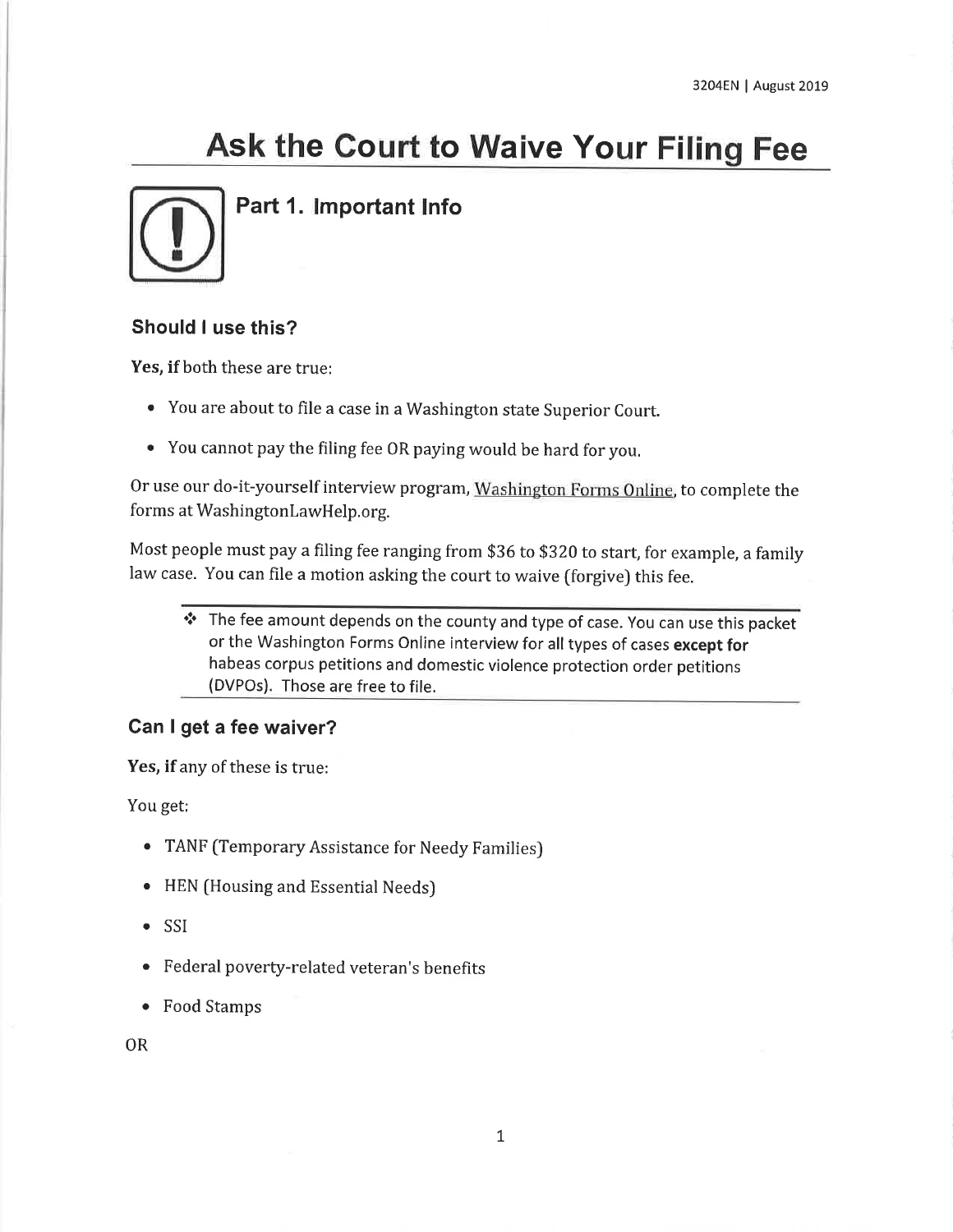Your income is at or below 125% of the federal poverty guidelines (see aspe.hhs.gov/poverty-guidelines)

#### OR

Your large regular basic living expenses keep you from paying the filing fee and other required charges. "Basic living expenses" is the average monthly amount you spend for living costs such as shelter, food, utilities, health care, transportation, clothing, loan payments, support payments, and court-imposed obligations. RCW 10.101.010(4)(d).

 $\cdot$  Even if none of these describes you, you may still want to file a fee waiver if your situation is unusual. Talk to a lawyer.

#### Gan I get the other fees involved in a court case waived too?

Maybe. You can ask the court to waive other fees that are required. ("A condition precedent to securing access to judicial relief' means required.) These fees include but are not limited to

- . Family Court facilitator filing fee surcharge
- Judicial Trust Account filing fee surcharge
- e Domestic violence prevention filing fee surcharges
- o Mandatory family law orientation class fee
- o Fees for any mandatory review by a Family Law Facilitator before presenting final orders Any ex parte presentation fee
	- \* The court must waive any required fee. The state Supreme Court in Jafar v. Webb confirmed this.

Fees for optional services are probably NOT waivable. These include but are not limited to

- o Fees for meetings you choose to have with the Family Law Facilitator
- Deposition fees
- Cost of copies
- Cost of mediation
- . Guardian ad Litem (GAL) fees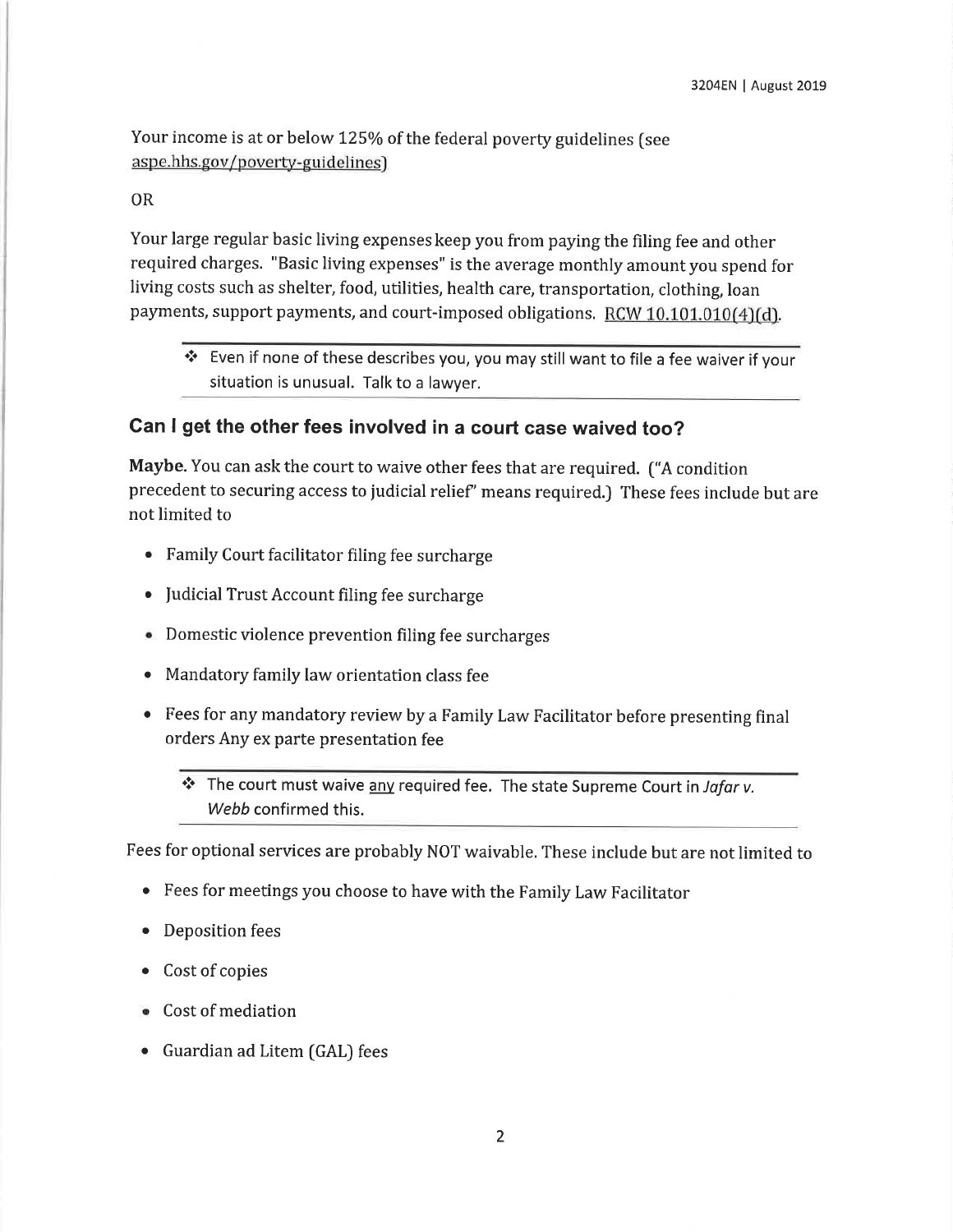#### What does Rule 34 say?

Washington state courts' General Rule 34 ( $GR$  34) says who can get the civil case filing fee and other mandatory charges waived. It

- . applies to all courts statewide
- forbids courts from even charging a small fee to file a fee waiver request

#### What are some words and expressions I should know?

- Ex parte: Going before the court without notifying the other party, or giving them very short notice. Can also refer to the courtroom where you see a judge without notifying the other party (or giving them very short notice).
- o Filing: Giving court papers to the court clerk to put in the case file.
- Petition: The document that starts a court case and asks the court for a decree, judgment, or final order.
- Waive: Asking a court to waive a fee means asking it to forgive the fee.

#### What if I have more questions?

- . If you have a family law case: Some counties have family law facilitators who can help fill out forms or free legal clinics where you can get legal advice about your case,
- . Do you live in King county? call2\1, weekdays B:00 a,m. 6:00 p.m. From a pay or public phone, call 1-800-62L-4636. They will refer you to the appropriate legal aid provider.
- . Apply online with CLEAR\*Online nwjustice.org/get-legal-help
- Call the CLEAR Legal Hotline at 1-888-201-1014.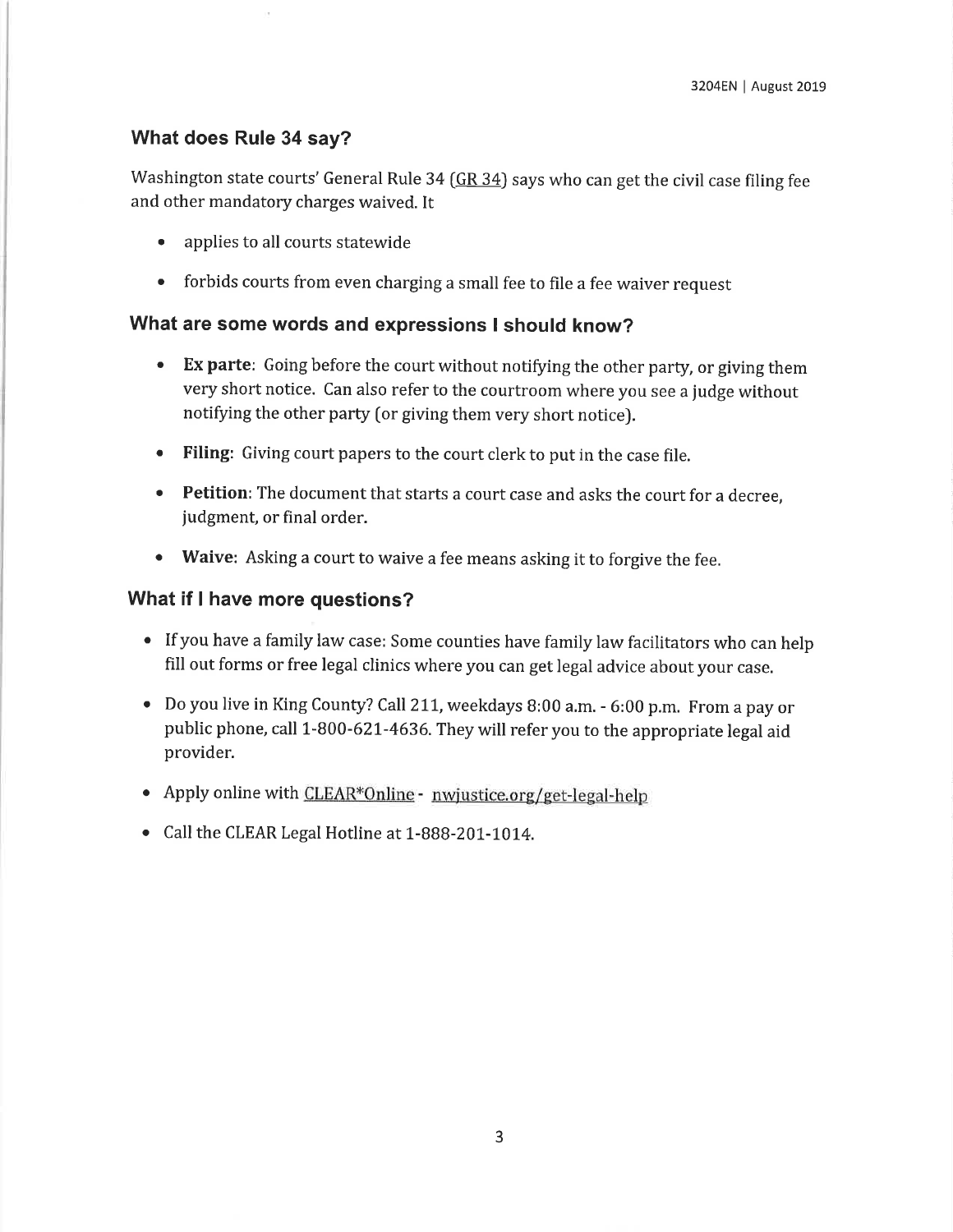## Part 2. Checklist of Steps



- $\Box$  1. Read the instructions carefully and fill out the forms completely.
- $\Box$  2. Ask the Superior Court clerk or facilitator about the procedure for getting your Motion in front of a judge for review. OR mail the court clerk your original set of forms plus one set of copies, with a postage-paid envelope addressed to you.
- $\Box$  3. Do what the clerk or facilitator says. OR, if you have mailed the motion in, ask the clerk how long it will take to get your Order mailed back.
- $\Box$  4. Check if the judge signed the order waiving your fees.
- $\Box$  5. If the judge granted your motion, take the order with your other paperwork to the clerk's office. File your court case.

If the judge denied your motion, you cannot file your court case until you can pay the filing fee in full.

If the judge did not waive all fees, get help from a lawyer right away. Contact CLEAR or your local legal aid office. Visit nwjustice.org for locations.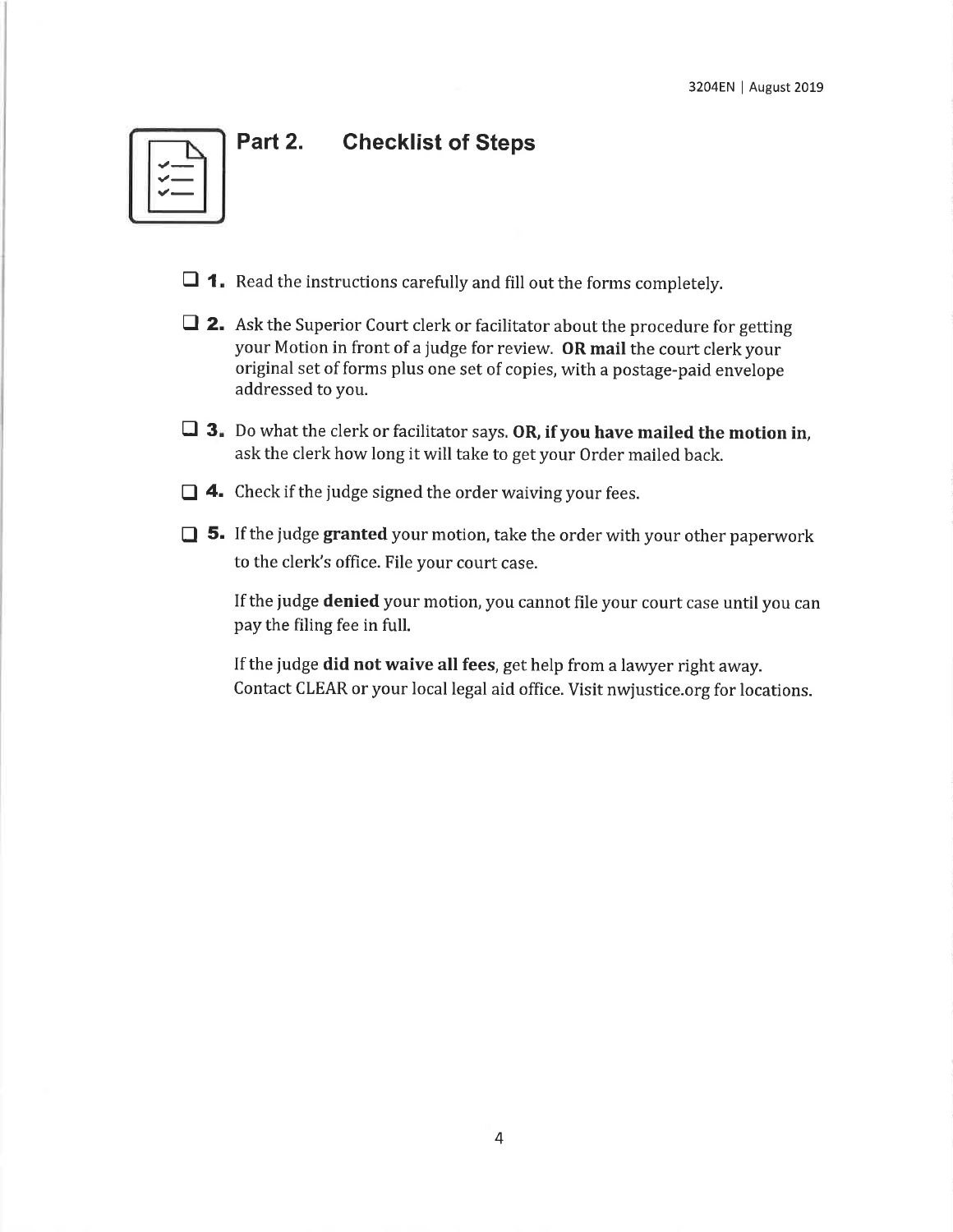

## Part 3. Court forms in this packet

You need three forms to ask the court to waive a filing fee. They are in this packet.

| <b>Court Form Title</b>                                                            | <b>Court Form Number</b> |
|------------------------------------------------------------------------------------|--------------------------|
| 1. Motion and Declaration for Waiver of Civil<br><b>Filing Fees and Surcharges</b> | <b>WPF GR 34.0100</b>    |
| 2. Financial Statement                                                             | <b>WPF GR 34,0300</b>    |
| 3. Order Re Waiver of Civil Filing Fees and<br><b>Surcharges</b>                   | <b>WPF GR 34.0500</b>    |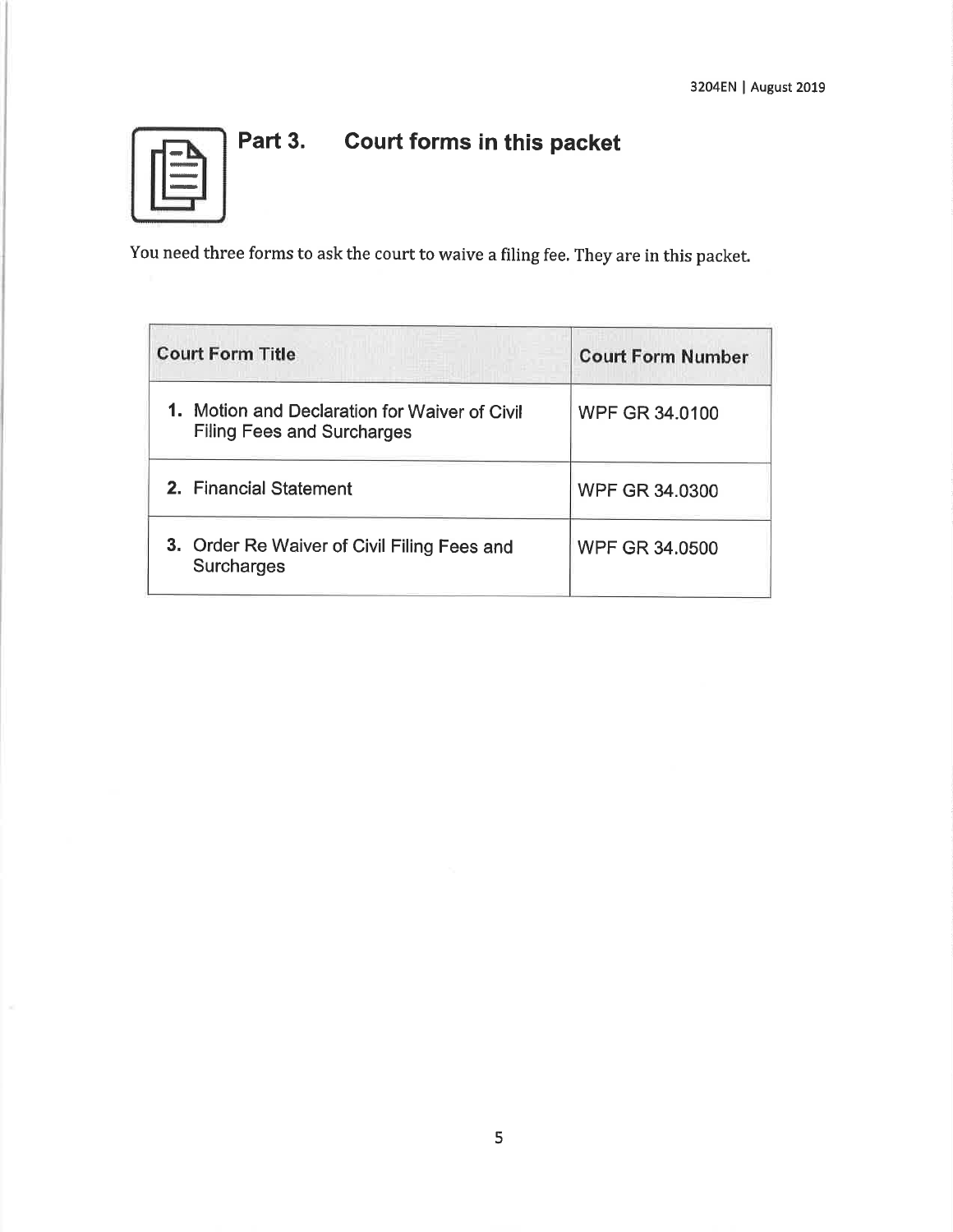

## Part 4. General instructions for filling out forms

Read these before you start filling out any forms,

THE CAPTION. The caption is the name of your case. It is a section appearing at the top of the first page of every form. Here is a sample:



Case Number. When you file your case, the court clerk gives you a case number. This number must appear on every form you use. As soon as you get a case number, put it near the top on the right-hand section of the page after "No." The case number is on the right, above the title.

\* Some counties have stamps with the case numbers on them. This is faster and makes the case number more readable. Ask the clerk if there is a docket number stamp or if you should put the number yourself.

Title. Each form has a title. The title of the form you will be filing has already been filled in: "Motion and Declaration for Waiver of Civil Filing Fees and Surcharges."

The Contents. Fill out each form according to its instructions. You can print or type. It must be readable. You must use BLACK INK. After filling out each form, re-read it. Be sure you have correctly filled in all blanks needed. If you have to make corrections, use a new,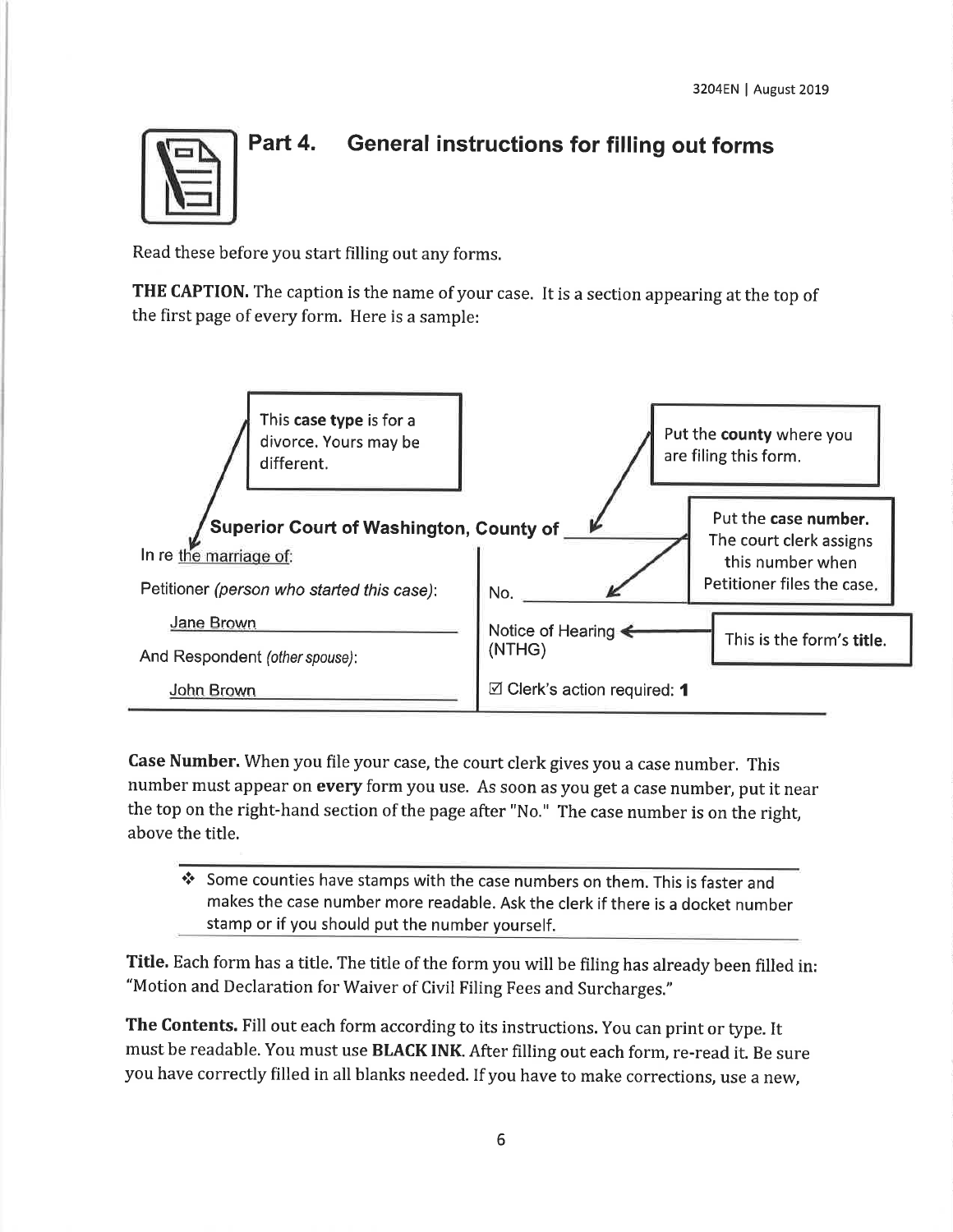blank form. If the correction is only one or two words, use "white out." The corrections must be neat and readable.

## A. Motion and Declaration for Waiver of Civil Filing Fees and Surcharges (MTAF) (WPF GR 34.0100)

\* Use this form only if you do not have a lawyer to represent you. lf a lawyer is representing vou, STOP. Do not use this packet.

Fill in the caption. See "General Instructions" above and/or your main filing packet.

#### I. Application

1.1: Check the box showing which party you are.

#### II. Basis for Motion

After "dated," put the date you are filling this form out. Above "signature of Requesting Party," sign your name. Type or **neatly** print your name in the space below.

#### III. Declaration

Fill out 3.2 with any info unique to your case that does not fit anywhere in the financial statement.

Check the last box on page 2 if you are filing this motion by mail.

In the first blank after "signed at," put the town or city you are currently in. In the second blank, put which state you are in. In the third, write the date you filled out the forms.

In the bottom left-hand blank, sign your name. In the bottom right-hand blank, type or neatly print your name.

## B. Financial Statement (WPF GR 34.0300)

After "Case Name," put your case caption. Put the case number in the blank provided.

- 1. Put your name the same way it appears in the case caption.
- 2. If anyone living in your household depends on you for support, check the box. Put how many people depend on you. Put their ages.
- 3. Under "My Monthly Income:"
	- a. Check to show if you have a job.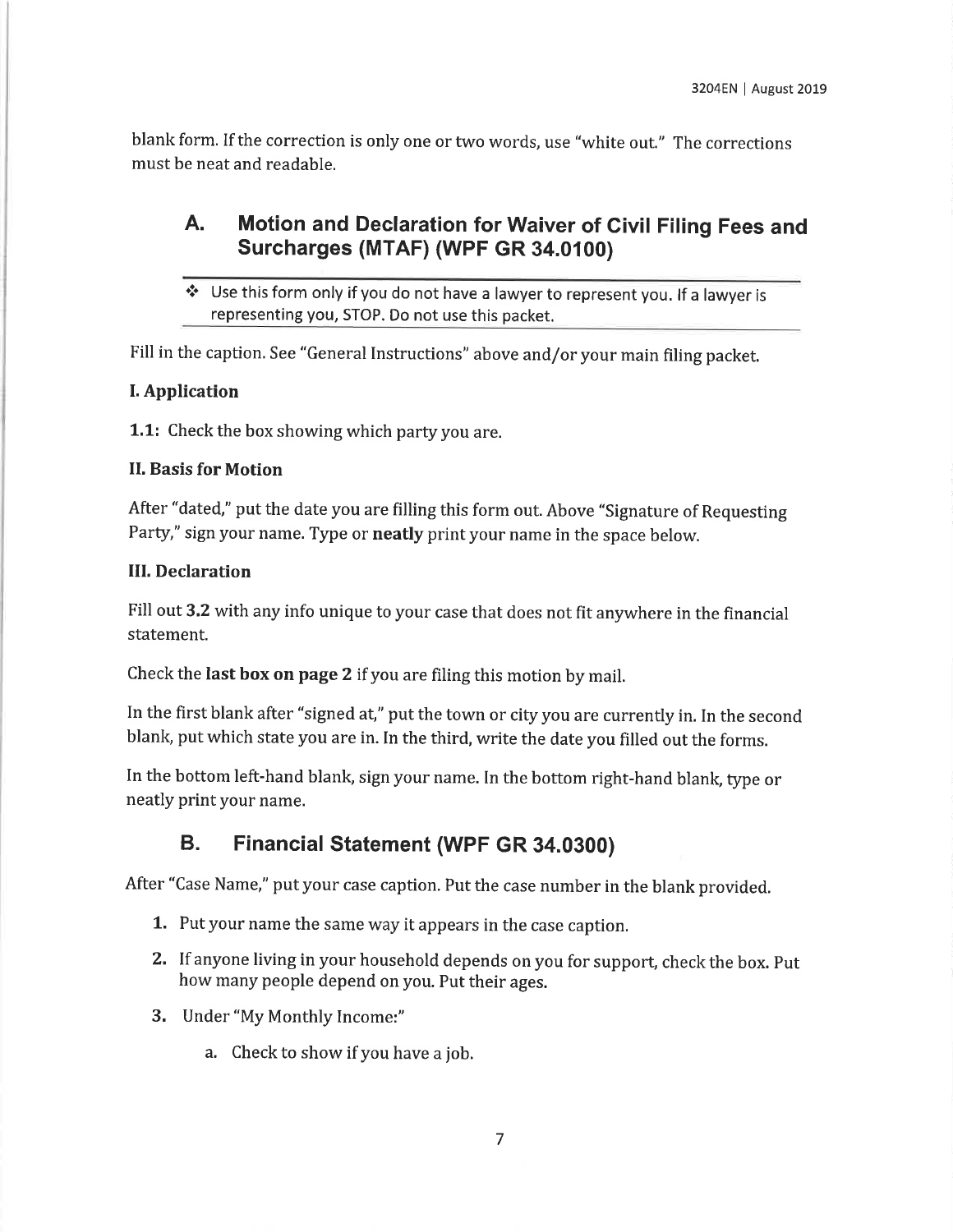- b. If you are working, put your employer's name.
- c. After "Gross pay per month," put your pay before taxes.
- d. After "Take home pay per month," put your pay after taxes.
- 4. Under "Other Sources of Income Per Month in my Household:"

If you have other income besides pay from work, put that here. Next to "Source," put where the income comes from. [Example: "veterans' benefits.") Next to the dollar sign, put how much you get. If you have income from more than one source, add all your income up. Put the amount next to "Sub-Total." Check the box underneath if you get food stamps.

Total Income, lines 3 (take home pay) and 4:

Add up your take-home pay plus any income you listed in 4. Put the sum here.

5. Under "My Household Assets:"

Put the amounts that apply to your current situation. Add up all your assets at the bottom after "Total Household Assets."

 $\cdot$  If a blank does not apply to you, put a "zero" in it.

6. Under "My Monthly Household Expenses:"

In the blanks, put the amounts that apply to your current situation. Add up all your expenses next to "Sub-Total."

- 7. Under "My Other Monthly Household Expenses:" Use this for any monthly household expenses there was not a space for in number 6, above.
- 8. My Other Debts with Monthly Payments:

Examples of debts to put here: car payment; credit card payment; loan payment.

"Total Household Expenses and Debts," Lines 6, 7, and 8:

Add up the numbers from your subtotals in 6,7, and B. Put the sum here.

Sign and date at the bottom in the boxes provided.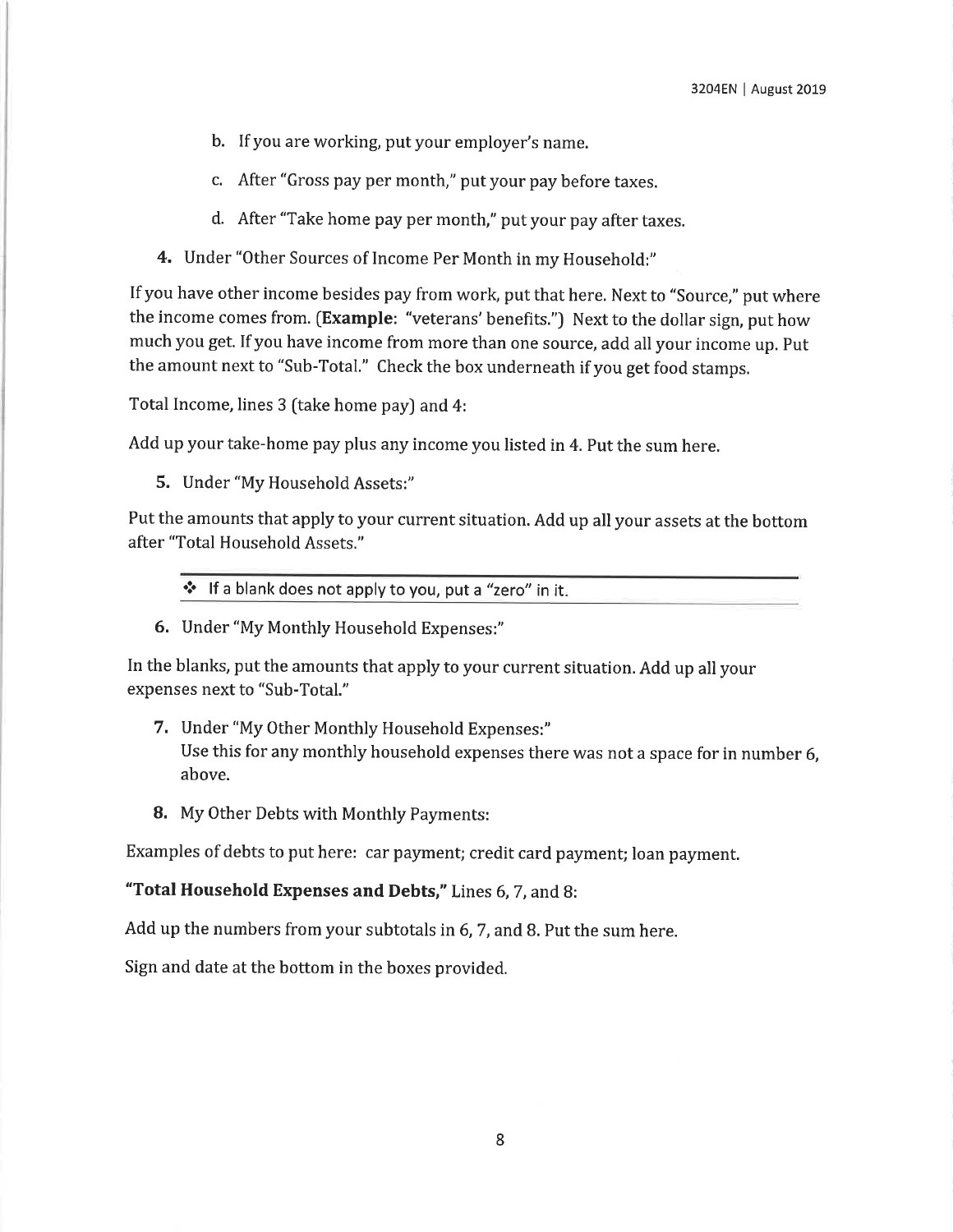### C. Order Re Waiver of Civil Filing Fees and Surcharges (WpF GR 34.0500)

Fill out the caption. See "General Instructions" above and/or your main filing packet.

\* Leave the "granted" box on the right-hand side of the caption for the judge.

#### I. Basis

Check the box showing which party you are.

#### II. Findings

2.1 Check the box showing which proof you provided in your motion.

2,2 Do not check this.

2.3 Leave this blank. The judge may use this to make other orders.

#### III. Order

3.1 check the first box. check the box under it, Leave the second box blank.

This publication provides general information concerning your rights and responsibilities. It is not intended as a substitute for specific legal advice. This information is current as of August 2019.

## $\odot$  2019 Northwest Justice Project — 1-888-201-1014.

(Permission for copying and distribution granted to the Alliance for Equal fustice and to individuals for non-commercial use only.)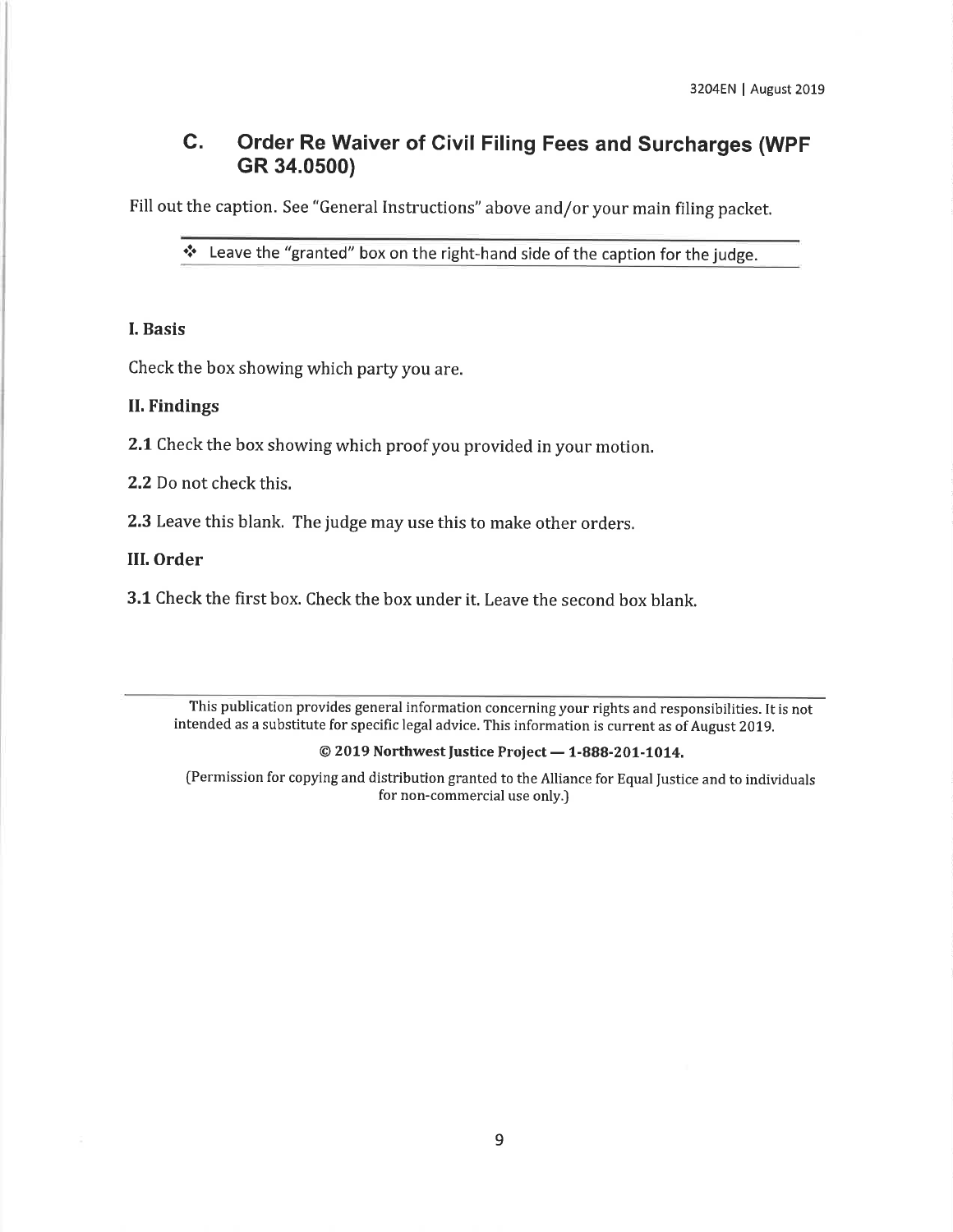|     | <b>Court of Washington</b> |                                          |
|-----|----------------------------|------------------------------------------|
| For |                            |                                          |
|     |                            | No.                                      |
|     | Petitioner/Plaintiff,      |                                          |
|     | VS.                        | <b>Motion and Declaration For Waiver</b> |
|     | Respondent/Defendant.      | of Civil Fees and Surcharges<br>(MTWVF)  |

#### l. Motion

- 1.1 I am the [ ] petitioner/plaintiff [ ] respondent/defendant in this action.
- 1.2 I am asking for a waiver of fees and surcharges under GR 34.

#### ll. Basis for Motion

2.1 GR 34 allows the court to waive "fees or surcharges the payment of which is a condition precedent to a litigant's ability to secure access to judicial relief' for a person who is indigent. As outlined below, I am indigent.

Dated:

Signature of Requesting Party

Print or Type Name

#### lll. Declaration

I declare that,

3.1 I cannot afford to meet my necessary household living expenses and pay the fees and surcharges imposed by the court. Please see the attached Financial Statement, which I incorporate as part of this declaration.

Mt and Decl for Civil Fee Waiver (MTWVF) - Page 1 of 2 WPF GR 34.0100 (07/2019) - GR 34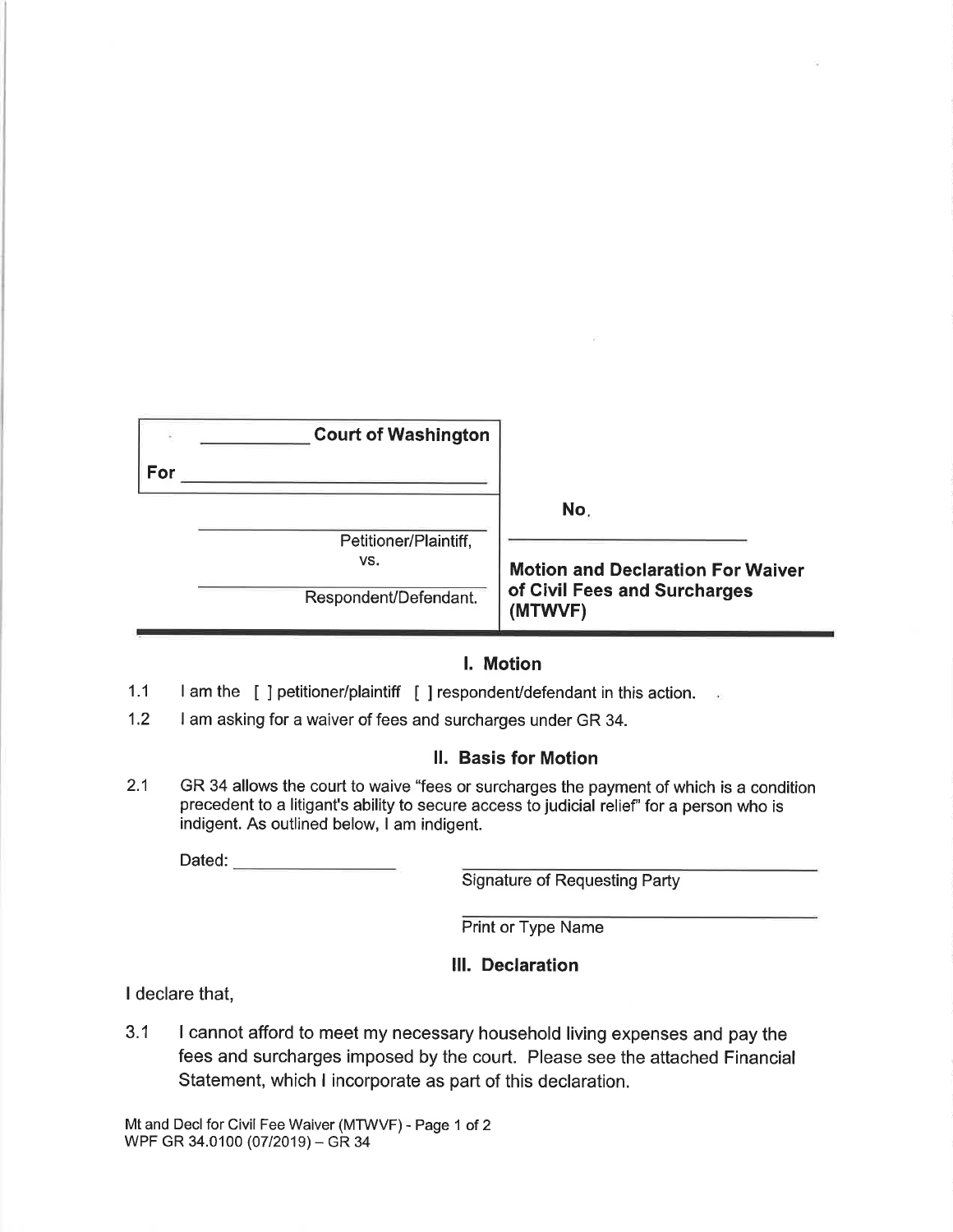- 3.2 ln addition to the information in the financial statement, I would like the court to consider the following:
- [] (Check if applies.) I filed this motion by mail. I enclosed a self-addressed stamped envelope with the motion so that I can receive a copy of the order once it is signed. I declare under penalty of perjury under the laws of the state of Washington that the foregoing is true and correct.

Signed at (city)  $\qquad \qquad$  (state)  $\qquad \qquad$  on (date)  $\qquad \qquad$ 

Signature **Print or Type Name** 

Mt and Decl for Civil Fee Waiver (MTWVF) - Page 2 of 2 WPF GR 34.0100 (07/2019) - GR 34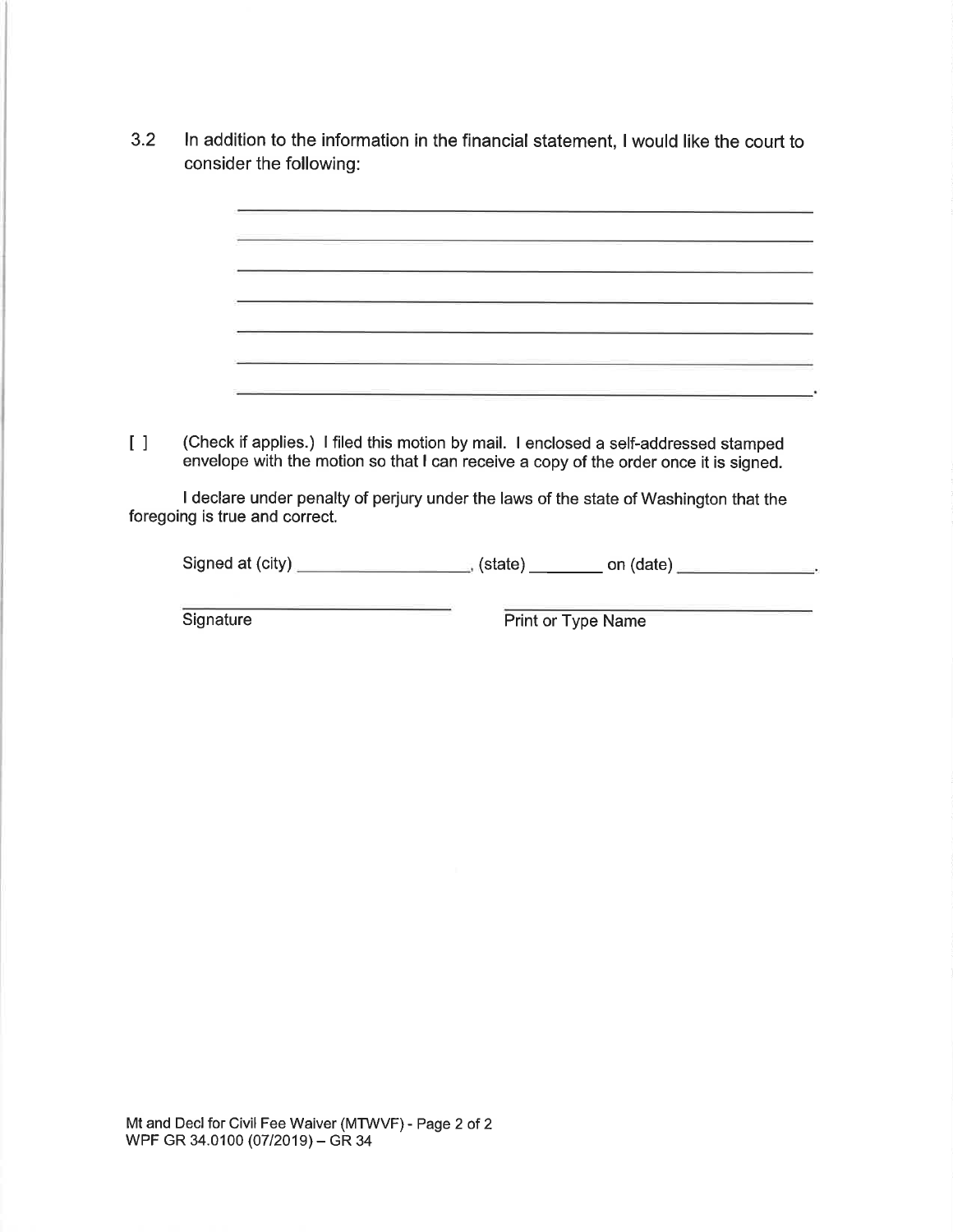Gase Name Case Numbe

|                                                                |    | <b>Financial Statement (Attachment)</b>                          |                      |  |
|----------------------------------------------------------------|----|------------------------------------------------------------------|----------------------|--|
| 1. My name is:                                                 |    |                                                                  |                      |  |
| 2. [ ] I provide support to people who live with me: How many? |    | $Age(s)$ :                                                       |                      |  |
| 3. My Monthly Income:                                          |    | 6. My Monthly Household Expenses:                                |                      |  |
| Employed [ ]<br>Unemployed []                                  |    | Rent/Mortgage:                                                   | \$                   |  |
| Employer's Name:                                               |    |                                                                  | \$                   |  |
| Gross pay per month (salary or<br>$\sqrt{3}$<br>hourly pay):   |    | Utilities:                                                       | \$                   |  |
| \$<br>Take home pay per month:                                 |    | Transportation:                                                  | \$                   |  |
| 4. Other Sources of Income Per Month in my<br>Household:       |    | Ordered Maintenance actually<br>paid:                            | \$                   |  |
| Source:                                                        | \$ | Ordered Child Support<br>actually paid:                          | \$                   |  |
| Source:                                                        | \$ | Clothing:                                                        | \$                   |  |
| Source:                                                        | \$ | Child Care:                                                      | \$                   |  |
| Source:                                                        | \$ | <b>Education Expenses:</b>                                       | \$                   |  |
| Sub-Total: \\$                                                 |    | Insurance (car, health):                                         | \$                   |  |
| [] I receive food stamps.                                      |    | <b>Medical Expenses:</b>                                         | \$                   |  |
| Total Income, lines 3 (take<br>\$<br>home pay) and 4:          |    | Sub-Total: \$                                                    |                      |  |
| 5. My Household Assets:                                        |    | 7. My Other Monthly Household Expenses:                          |                      |  |
| Cash on hand:                                                  | \$ |                                                                  | \$                   |  |
| <b>Checking Account Balance:</b>                               | \$ |                                                                  | \$                   |  |
| <b>Savings Account Balance:</b>                                | \$ |                                                                  | \$                   |  |
| Auto #1 (Value less loan):                                     | \$ |                                                                  | \$                   |  |
| Auto #2 (Value less loan):                                     | \$ |                                                                  | Sub-Total: \$        |  |
| \$<br>Home (Value less mortgage):                              |    | 8. My Other Debts with Monthly Payments:                         |                      |  |
| Other:                                                         | \$ |                                                                  | \$<br>/mo            |  |
| Other:                                                         | \$ |                                                                  | \$<br>/mo            |  |
| Other:                                                         | \$ |                                                                  | $\frac{1}{2}$<br>/mo |  |
| Other:                                                         | \$ |                                                                  | \$<br>/mo            |  |
| \$<br>Other:                                                   |    | Sub-Total:                                                       | $\sqrt{3}$           |  |
| Total Household Assets: S                                      |    | <b>Total Household Expenses</b><br>and Debts, lines 6, 7, and 8: | \$                   |  |
| Date:                                                          |    | Signature:                                                       |                      |  |

Financial Statement (Attachment) WPF GR 34.0300 (2/2011) GR 34 Page 1 of 1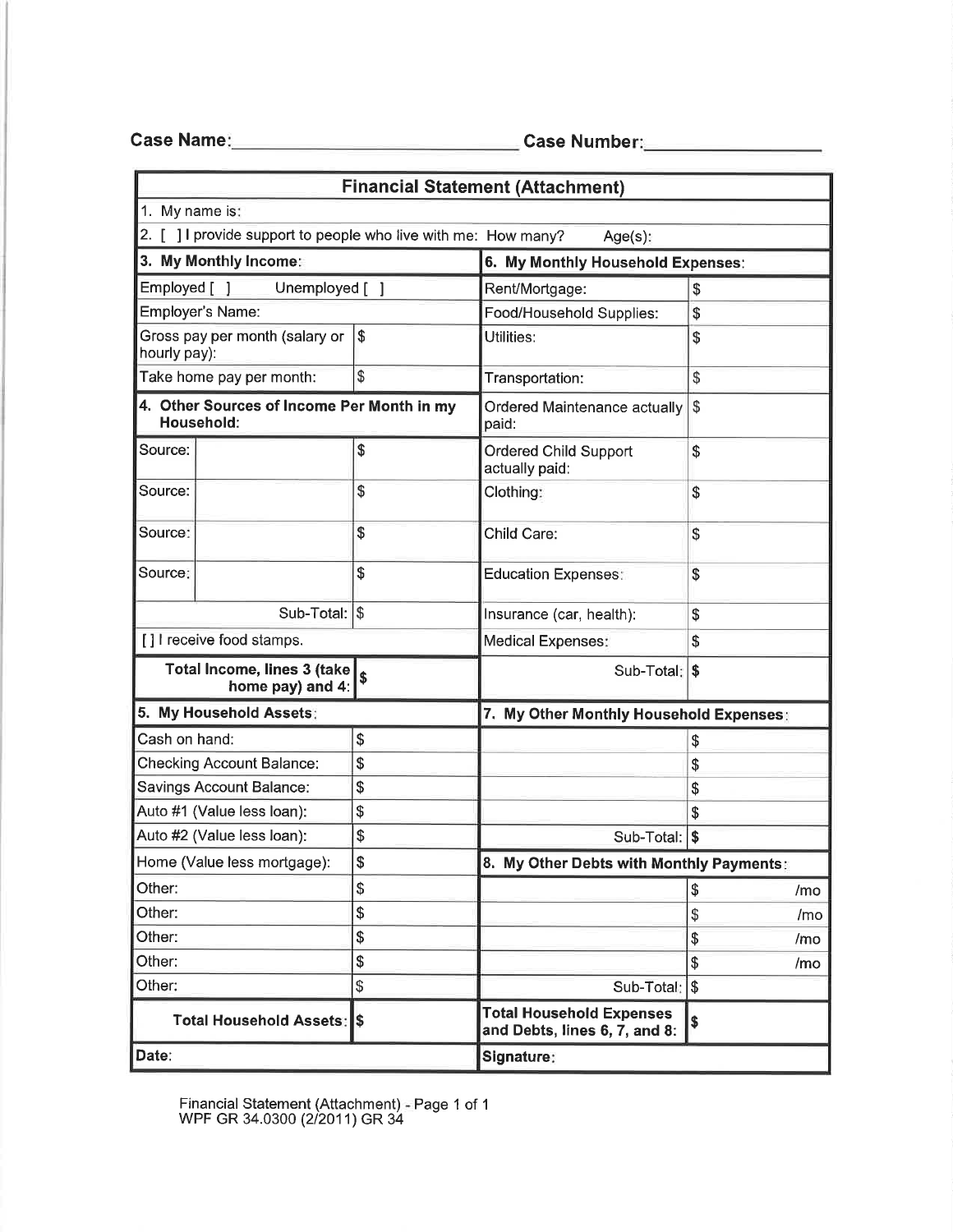| <b>Court of Washington</b>   |                                                               |
|------------------------------|---------------------------------------------------------------|
| For                          |                                                               |
|                              | No.                                                           |
| Petitioner/Plaintiff,<br>VS. | <b>Order Re Waiver of Civil Fees and</b><br><b>Surcharges</b> |
| Respondent/Defendant.        | □ Granted (ORPRFP)<br>◯ Denied (ORDYMT)                       |
|                              | Clerk's Action Required 3.1                                   |

#### l. Basis

The court received the motion to waive fees and surcharges filed by or on behalf of the  $\Box$  petitioner/plaintiff  $\Box$  respondent/defendant.

#### ll. Findings

The Court reviewed the motion and supporting declaration(s). Based on the declaration(s) and any relevant records and files, the Court finds:

- 2.1  $\Box$  The moving party is indigent based on the following: He or she:
	- $\Box$  is represented by a qualified legal aid provider that screened and found the applicant eligible for free civil legal aid services; and/or
	- **The receives benefits from one or more needs-based, means-tested** assistance programs; and/or
	- $\Box$  has household income at or below 125% of the federal poverty guideline; and/or
	- $\Box$ has household income above 125% of the federal poverty guideline but cannot meet basic household living expenses and pay the fees and/or surcharges; and/or

and the control of the control of the control of the control of

П other:

Order re Civil Fee Waiver (ORPRFP, ORDYMT) - Page 1 of 2 WPF GR 34.0500 (05/2014) - GR 34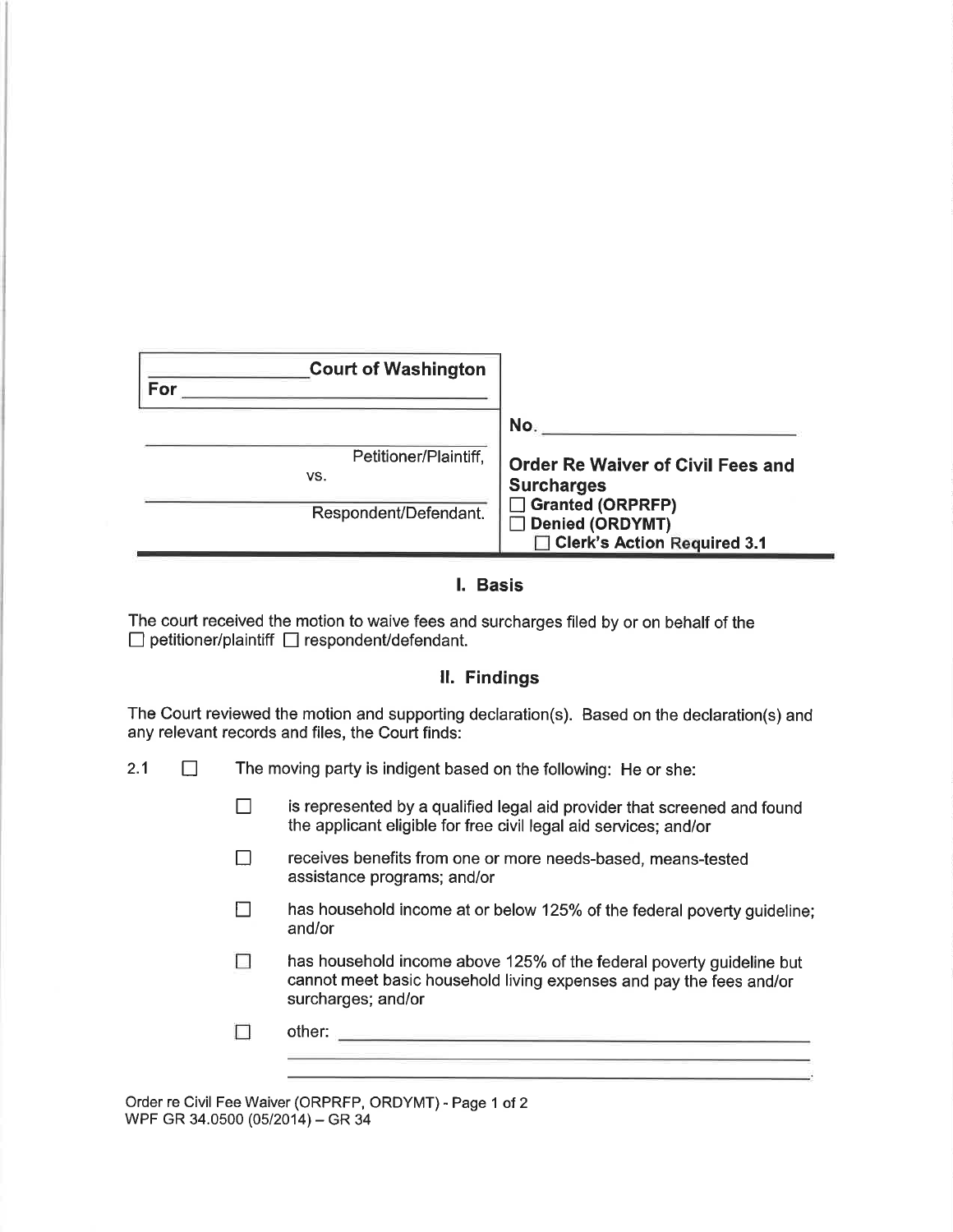| 2.2 |                    |                            | The moving party is not indigent.                                                                                                                                                                                                                                                                                                                                                                                                                               |  |
|-----|--------------------|----------------------------|-----------------------------------------------------------------------------------------------------------------------------------------------------------------------------------------------------------------------------------------------------------------------------------------------------------------------------------------------------------------------------------------------------------------------------------------------------------------|--|
| 2.3 | - 1                |                            | Other: experience and a series of the series of the series of the series of the series of the series of the series of the series of the series of the series of the series of the series of the series of the series of the se<br><u> Andrew Allen (* 1958)</u><br><u> 1989 - Johann Marie Barn, mars an t-Amerikaansk politiker (</u><br><u> 1989 - Andrea Andrea Andrea Andrea Andrea Andrea Andrea Andrea Andrea Andrea Andrea Andrea Andrea Andrea Andr</u> |  |
|     |                    |                            | III. Order                                                                                                                                                                                                                                                                                                                                                                                                                                                      |  |
|     |                    |                            | Based on the findings the court orders:                                                                                                                                                                                                                                                                                                                                                                                                                         |  |
| 3.1 | $\perp$            | The motion is granted, and |                                                                                                                                                                                                                                                                                                                                                                                                                                                                 |  |
|     |                    | ⊓                          | all fees and surcharges the payment of which is a condition precedent to<br>the moving party's ability to secure access to judicial relief are waived.                                                                                                                                                                                                                                                                                                          |  |
|     |                    | - 1                        |                                                                                                                                                                                                                                                                                                                                                                                                                                                                 |  |
|     |                    |                            | <u> Andreas Andreas Andreas Andreas Andreas Andreas Andreas Andreas Andreas Andreas Andreas Andreas Andreas Andreas</u><br><u> 1988 - Andrea Andrew Maria (1989), american estadounidense de la contrada de la contrada de la contrada de l</u><br><u> 1989 - Antonio Alemania (h. 1989).</u><br><u> 1999 - 1999 - 1999 - 1999 - 1999 - 1999 - 1999 - 1999 - 1999 - 1999 - 1999 - 1999 - 1999 - 1999 - 1999 - 199</u>                                           |  |
| 3.2 | Ħ                  |                            | The motion is denied.                                                                                                                                                                                                                                                                                                                                                                                                                                           |  |
|     |                    |                            |                                                                                                                                                                                                                                                                                                                                                                                                                                                                 |  |
|     | Presented by:      |                            | Judge/Commissioner                                                                                                                                                                                                                                                                                                                                                                                                                                              |  |
|     |                    |                            | Signature of Party or Lawyer/WSBA No.                                                                                                                                                                                                                                                                                                                                                                                                                           |  |
|     | Print or Type Name |                            | Date                                                                                                                                                                                                                                                                                                                                                                                                                                                            |  |

Order re Civil Fee Waiver (ORPRFP, ORDYMT) - Page 2 of 2 WPF GR 34.0500 (05/2014) – GR 34